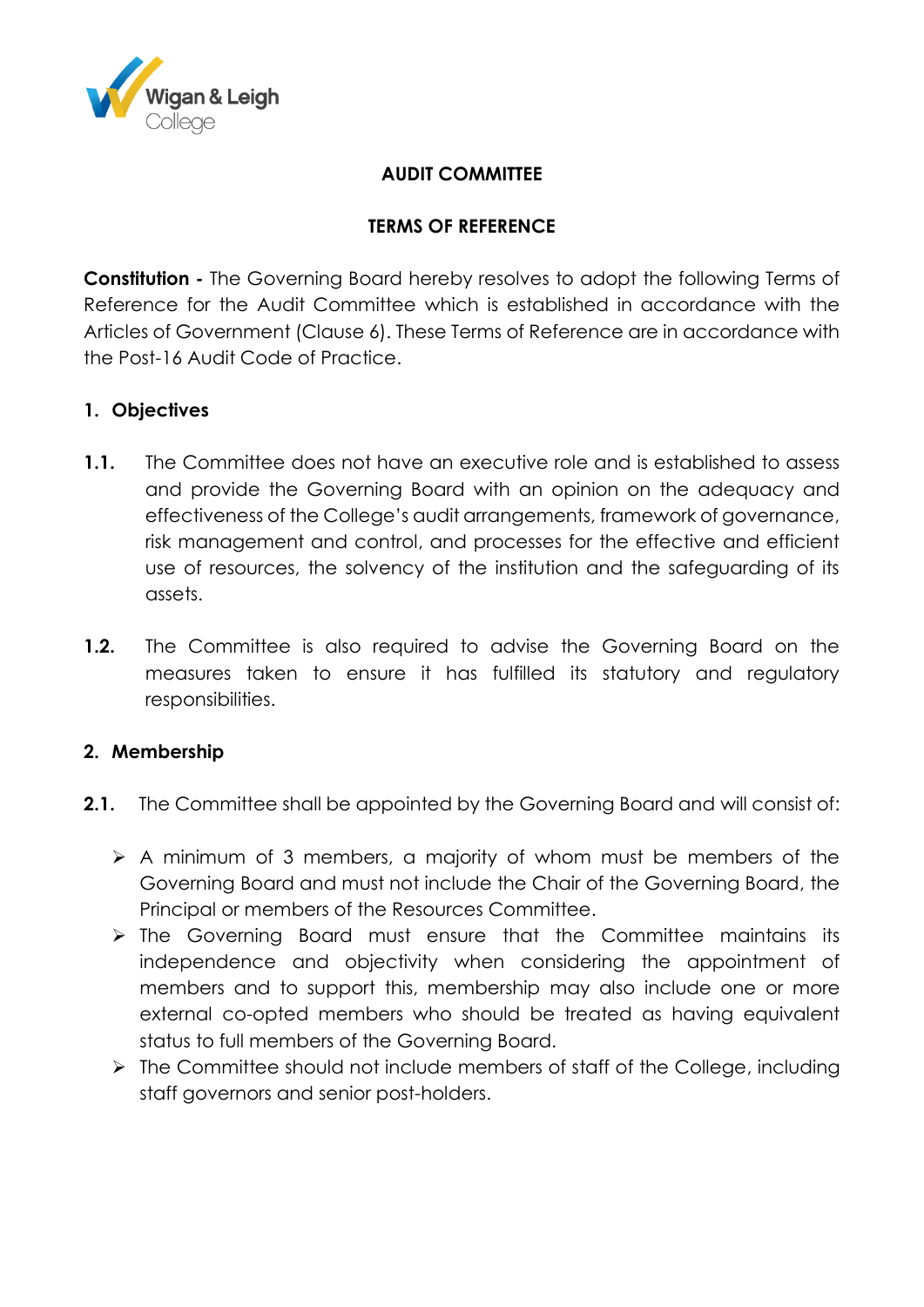

- Members of the Committee collectively should have a range of skills and recent experience relevant to risk management, governance, finance, audit and assurance.
- **2.2** The Chair of the Committee shall be a Governor, appointed by the Board. The Chair shall remain in post until the end of their term of office as a Governor, at which time the Board may re-appoint the Chair for a further period of the same duration as their re-appointment as a Governor. The Chair will remain in post until such time as the appointment of Chair is reconsidered. Whist it is not a requirement, the Committee may also appoint a Vice Chair or Co-Vice Chairs if it determines that this would be a benefit to the Committee for matters such as succession planning in relation to the role of Chair.
- **2.3** The terms of office of members of the Committee shall be the remainder of their term of office as a member of the Governing Board. Re-appointment to the Governing Board shall also constitute re-appointment to the Committee unless the Governing Board determines otherwise. Co-opted members may be appointed for a period of up to four years.

### **3. Quorum**

**3.1.** A guorum shall be two members of whom at least one shall be a full member of the Governing Board. A quorum may include Co-opted Members but not Co-opted Advisors.

# **4. Attendance at Meetings**

- **4.1.** The Committee shall have the right, whenever it is satisfied that it is appropriate to do so, to go into confidential session and exclude any or all participants and observers, except the Clerk. When the Committee exercises this right, the rules relating to quoracy shall be observed.
- **4.2.** The internal auditor shall be invited to attend all meetings, as shall the financial statements auditor and regularity auditor, where business relevant to them is being discussed. Senior management may be required to attend meetings particularly where their area of responsibility is under discussion.
- **4.3.** In order to maximise the independence of the Committee, the Clerk to the Governing Board must be the Clerk to the Committee.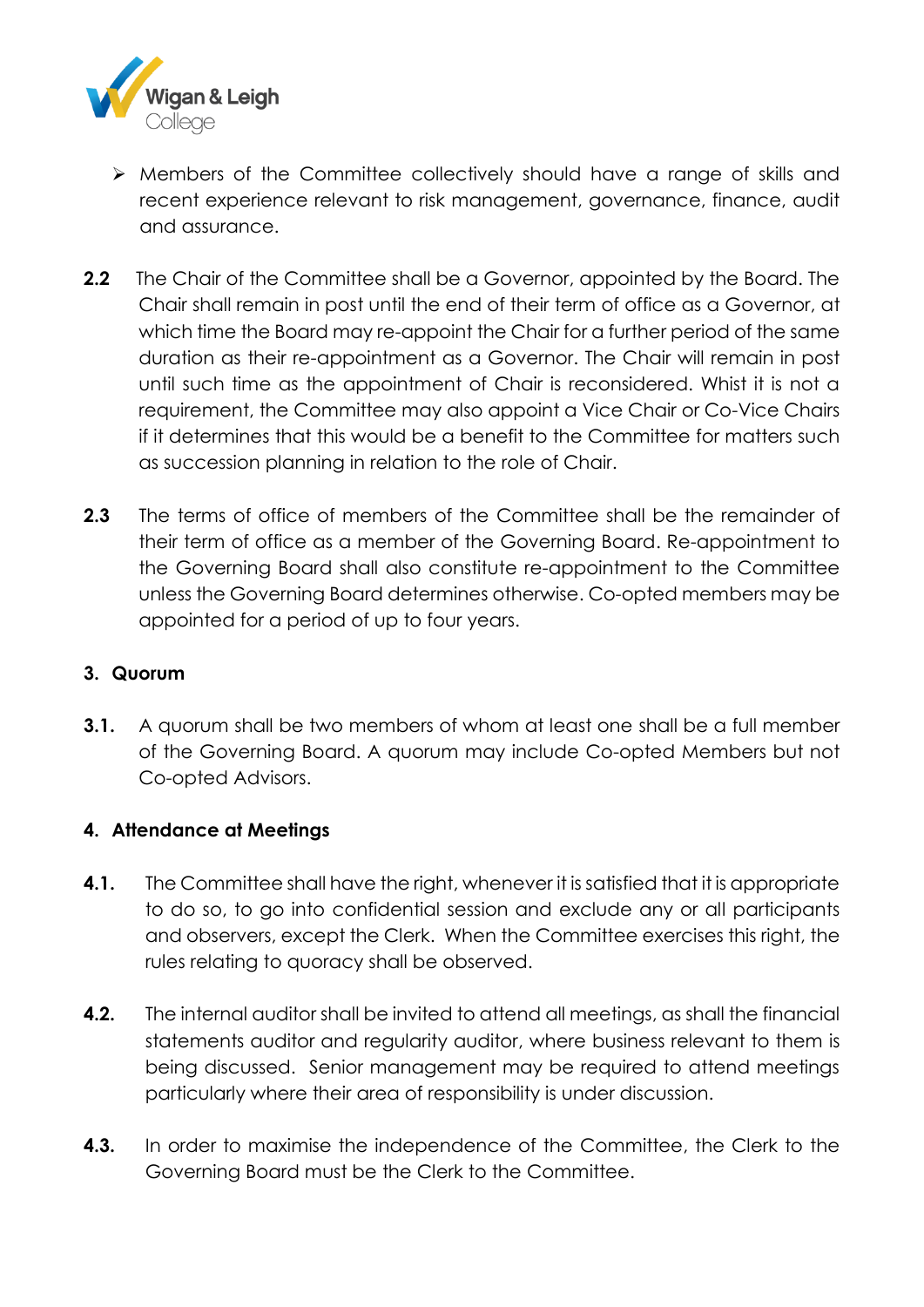

## **5. Frequency of Meetings**

**5.1.** Meetings shall be held not less than three times a year. The auditors may request an additional meeting if they consider that one is necessary.

## **6. Authority**

- **6.1.** The advice provided by the Committee to the Governing Board is primarily formed through a consideration of the work of the College's internal audit service (IAS), its financial statements auditor and regularity auditor.
- **6.2.** The Committee has the right of access to obtain all the information it considers necessary from members of the staff and Governors, and to consult the IAS, financial statements auditor and regularity auditor directly. There shall be an item on the agenda of every meeting of the Committee – 'Consultation with Auditors' – before inviting officers to attend.
- **6.3.** The Committee has the right to investigate any activity within its Terms of Reference
- **6.4.** The Committee is authorised by the Governing Board to obtain outside legal or other independent professional advice up to a limit of £10,000 per annum and to secure the attendance of outsiders with the relevant experience and expertise if it considers this necessary. Further expenditure would require the approval of the Governing Board.

### **6. Responsibilities**

- **6.1.** In accordance with the Post 16 Audit Code of Practice, the responsibilities of the Committee are to:
	- Assess and provide the Governing Board with an opinion on the adequacy and effectiveness of the College's audit arrangements, framework of governance, risk management and control processes for the effective and efficient use of resources, the solvency of the institution and the safeguarding of its assets.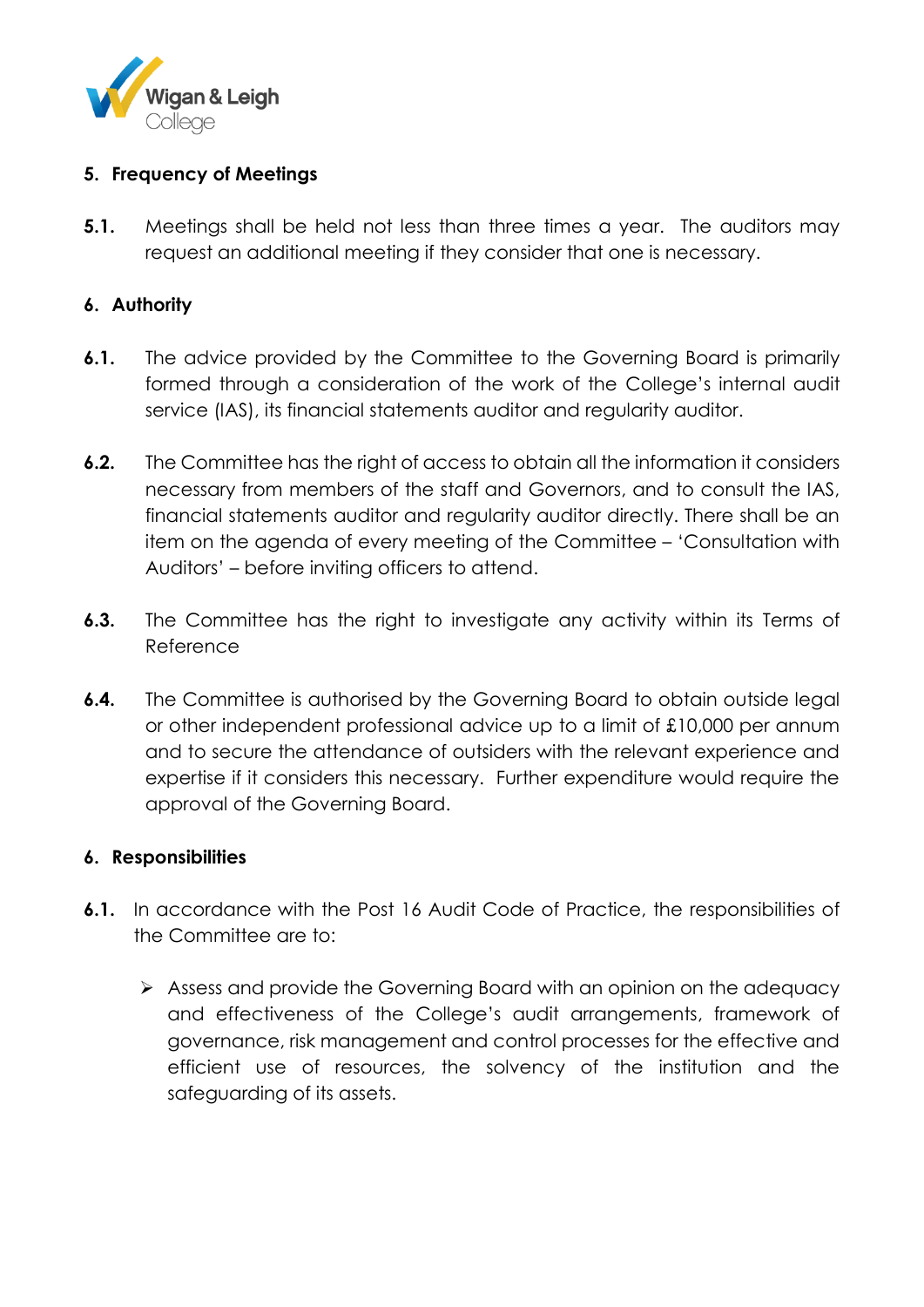

- Advise and support the Governing Board in explaining in its annual accounts, the measures taken to ensure it has fulfilled its statutory and regulatory responsibilities within the Statement of Corporate Governance and Internal Control.
- Consider the development of members and put in place appropriate training to ensure their skills and knowledge are up to date. Where the Committee identifies a gap in its existing skills set, it should commission training and development to address this.
- Receive reports on the College's Financial Statements from the External Auditor and make recommendations to the Governing Board in relation to their approval.
- $\triangleright$  Advise the Governing Board on the appointment, reappointment, dismissal and remuneration of the financial statements auditor, regularity auditor and other assurance providers, including the IAS, and establish that all such assurance providers adhere to relevant professional standards.
- Advise the Governing Board on the scope and objectives of the work of the financial statements auditor and the regularity auditor as well as the audit strategy and annual internal audit plans for the IAS.
- Advise the Governing Board on internal audit reports and annual reports and on control issues included in the management letters of the financial statements auditor (including their work on regularity), and management's responses to these.
- Monitor, within an agreed timescale, the implementation of agreed recommendations relating to internal audit reports, the regularity auditor's management letter and spot-check reports (where appropriate) and the financial statements auditor's management letter.
- Consider and advise the Governing Board on relevant reports by the National Audit Office, the Education & Skills Funding Agency (ESFA) and other funding bodies, and, where appropriate, management's response to these.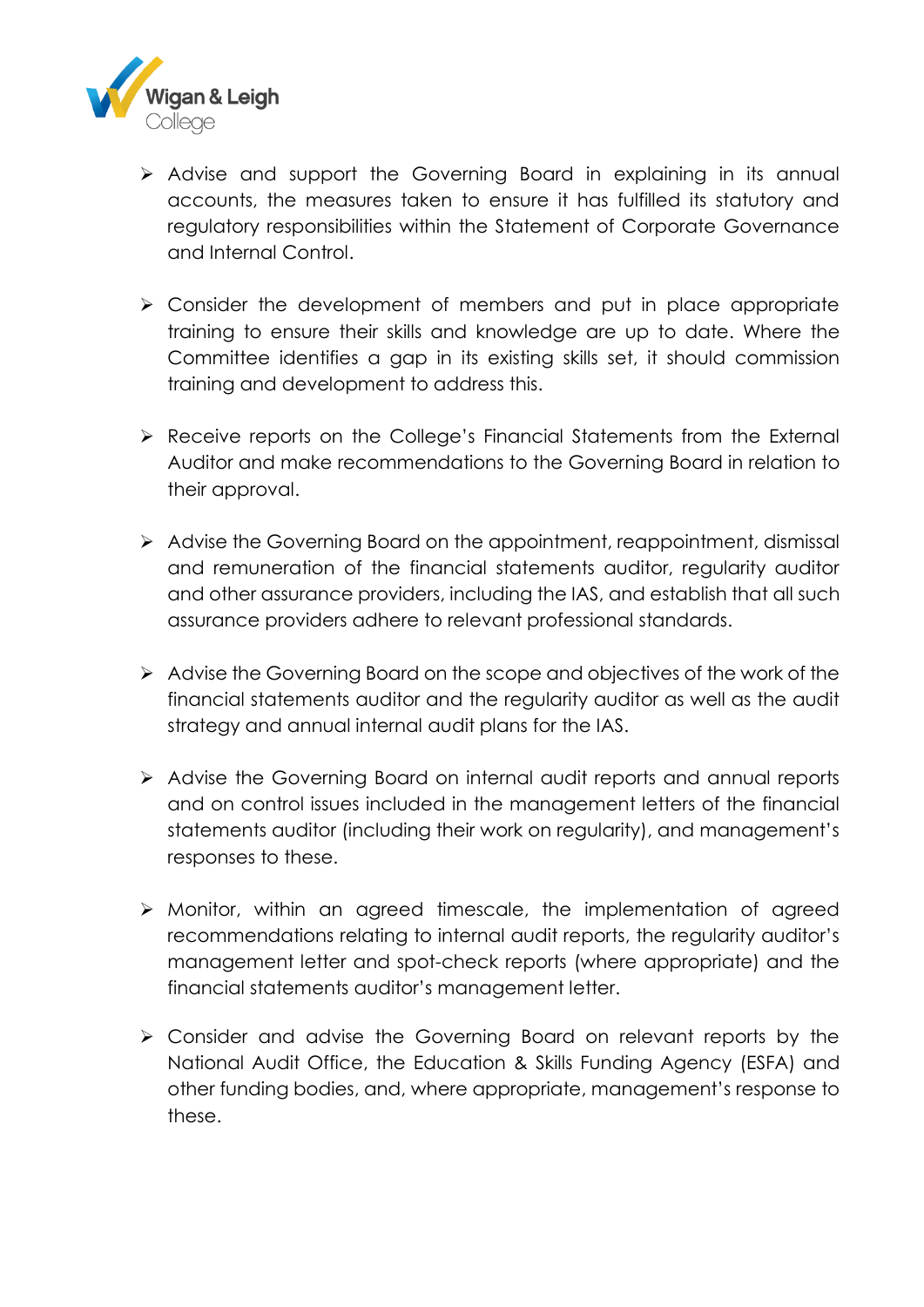

Produce an Annual Report for the Governing Board which summarises the Committee's activities relating to the financial year under review, including a summary of the work undertaken by the Committee during the year, the number of meetings held in the year and attendance records for each Audit Committee member, any significant issues arising up to the date of preparation of the report, and any significant matters of internal control included in the management letters and reports from auditors or other assurance providers. It must include the Committee's view of its own effectiveness and how it has fulfilled its Terms of Reference, the Committee's opinion on the adequacy and effectiveness of the Governing Board's assurance arrangements, assurance over sub-contracting, its framework of governance, risk management and control processes for the effective and efficient use of resources, solvency and the safeguarding of assets.

. The Annual Report must be submitted to the Governing Board before the Statement of Corporate Governance and Internal Control in the accounts is signed. A copy of the Audit Committee's Annual Report must be submitted to the relevant funding body with the annual accounts.

- Oversee college policies on fraud and irregularity, impropriety and whistleblowing, and ensure the proper, proportionate and independent investigation of all allegations and instances of fraud and irregularity; that investigation outcomes are reported to the Audit Committee; that the external auditors and internal auditors have been informed of investigation outcomes and other matters of fraud, irregularity and impropriety, and that appropriate follow-up action has been planned / actioned, and that all significant cases of fraud or suspected fraud, theft, bribery, corruption, irregularity, major weaknesses or breakdown in the accounting or other control framework are reported to the ESFA or other relevant funding authority, as soon as possible.
- Ensure that risks around fraud have been identified and controls put in place to mitigate them
- Oversee incidents of data breaches, GDPR issues and reportable health and safety incidents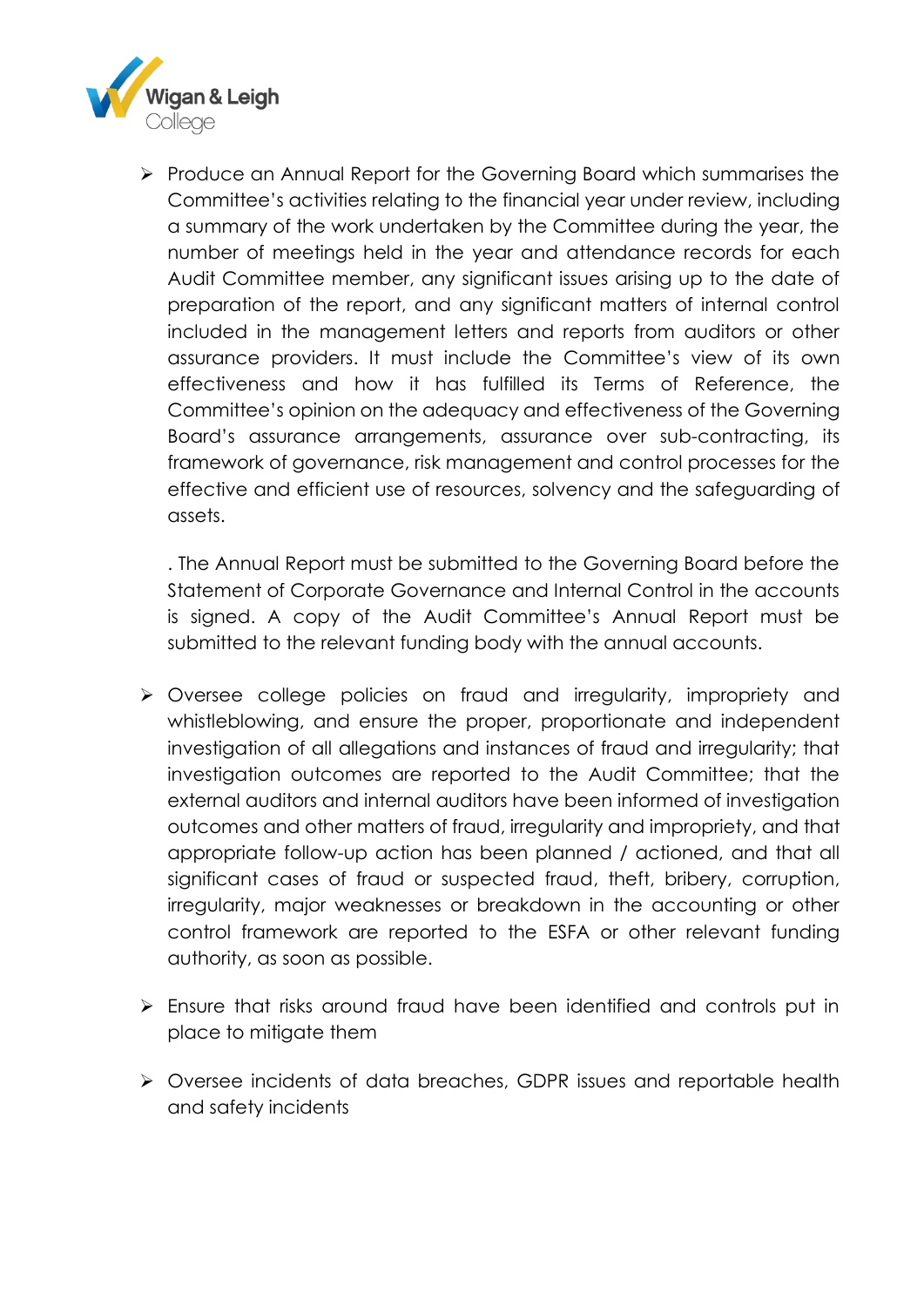

- $\triangleright$  Inform the Governing Board of any additional services undertaken by the IAS, the financial statements auditors and the regularity auditor and explain how independence and objectivity were safeguarded.
- $\triangleright$  Notify the ESFA immediately of the resignation of auditors (including a copy of an explanation from the auditors) or of the removal of auditors before the expiry of their term of office with the reasons for their removal.
- $\triangleright$  Ensure that there is a policy in place for the regular retendering of the external audit service, which considers quality of the service required as well as the price and provides for the external audit contract to be put out to tender at least once every five-years.
- Establish, in conjunction with college management, relevant annual performance measures and indicators, and to monitor the effectiveness of the IAS and financial statements auditor through these measures and indicators.

### **6.2 Annual Cycle of Audit Committee Business**

 Periodically review the Annual Business Cycle and consider other items of business for inclusion where necessary.

### **7. Reporting Procedures**

- **7.1**. The Clerk shall circulate minutes of the meetings of the Committee to all members of the Governing Board.
- **7.2.** The Committee shall provide an Annual Report for the Governing Board and the Principal as Accounting Officer in accordance with 6.1.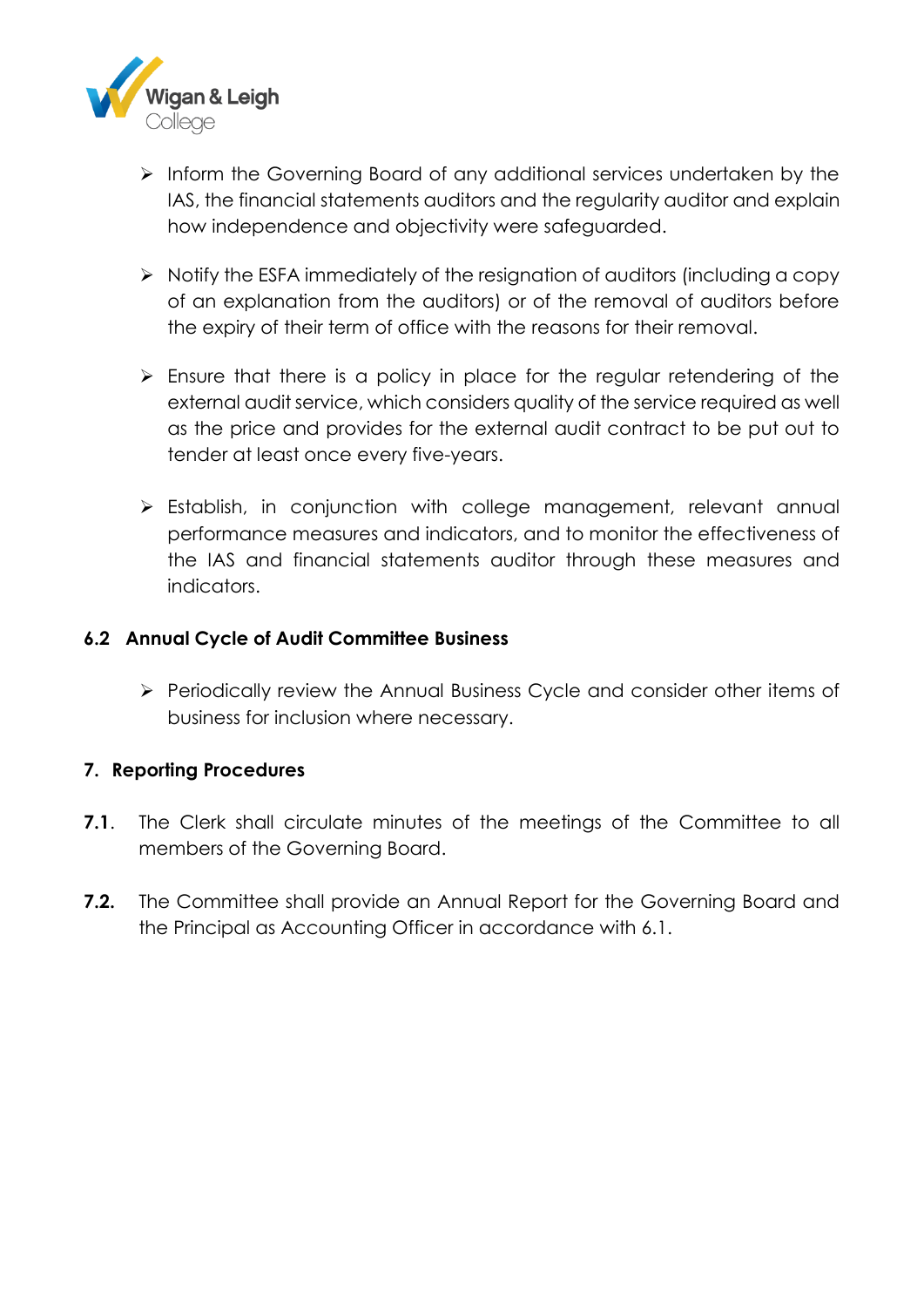

# **DELEGATIONS**

| Policy / decision                                                                        | <b>Role of Committee</b> | <b>Board Approval</b><br>required |
|------------------------------------------------------------------------------------------|--------------------------|-----------------------------------|
| Annual Report and Accounts (Financial<br>Statements)                                     | Review and<br>Recommend  | Yes                               |
| Anti-fraud report                                                                        | Review                   | <b>No</b>                         |
| Appointment / re-appointment of<br>auditors including extension of existing<br>contracts | Recommend                | Yes                               |
| Audit action tracker                                                                     | Review                   | <b>No</b>                         |
| Audit Committee Annual Report                                                            | Recommend                | Yes                               |
| Committee Minutes                                                                        | Approve                  | <b>No</b>                         |
| Committee Terms of Reference                                                             | Review and<br>Recommend  | Yes                               |
| Data Assurance Report (termly)                                                           | Review                   | <b>No</b>                         |
| <b>Data Protection Policy</b>                                                            | Approve                  | No                                |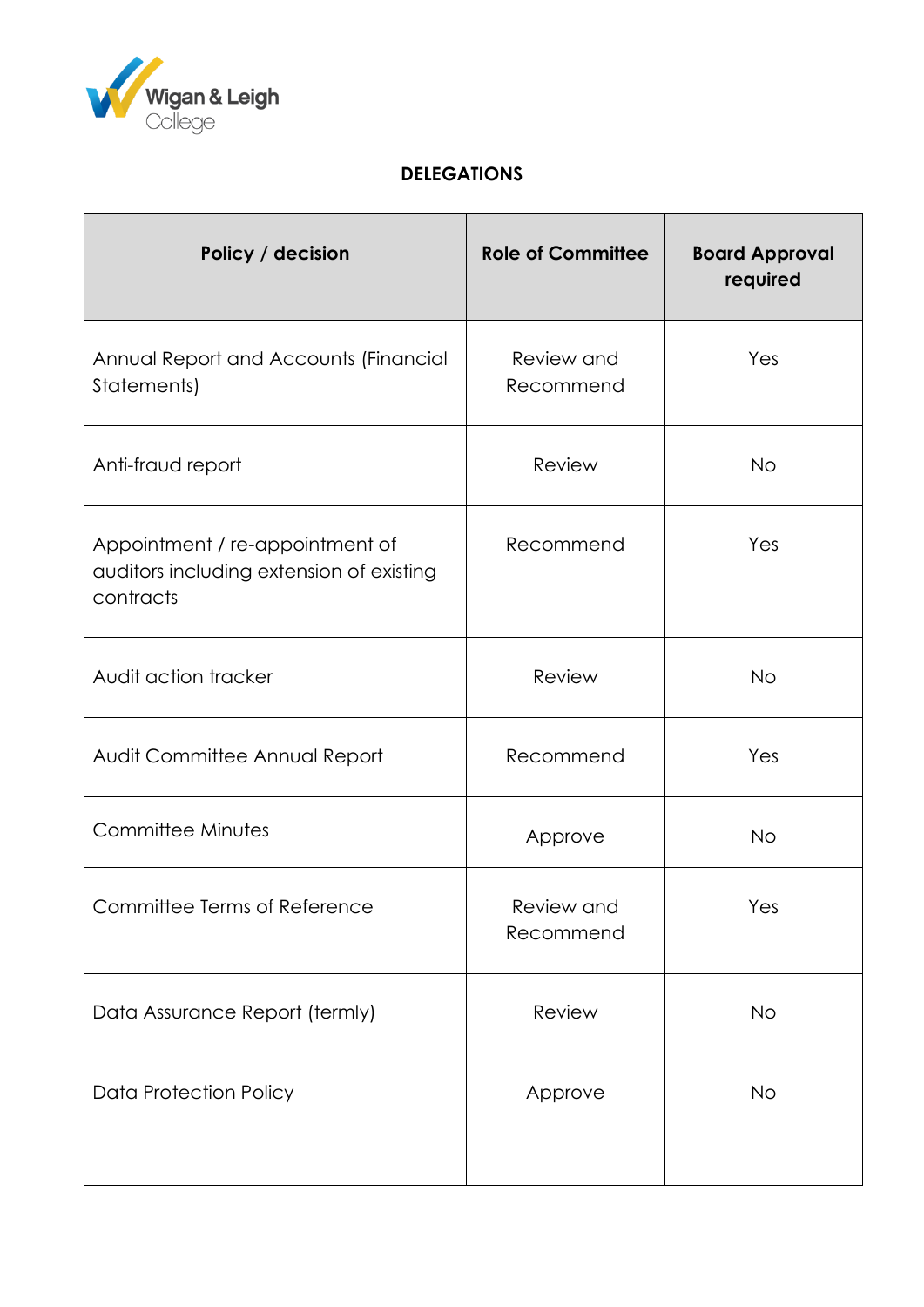

| Policy / decision                                                      | <b>Role of Committee</b>              | <b>Board Approval</b><br>required |
|------------------------------------------------------------------------|---------------------------------------|-----------------------------------|
| <b>External Audit Plan</b>                                             | Review and<br>Recommend               | Yes                               |
| Financial Statements Auditor's Report<br>and Letters of Representation | Review and<br>Recommend               | Yes                               |
| Internal Audit Annual Plan                                             | Review and<br>Recommend               | Yes                               |
| Internal Audit Annual Report                                           | Review and<br>Recommend               | Yes                               |
| Internal Audit Progress Reports                                        | Review                                | <b>No</b>                         |
| <b>Regularity Audit Questionnaire</b>                                  | Review and<br>Recommend               | Yes                               |
| Re-tendering of external Auditors Policy                               | Approve                               | <b>No</b>                         |
| Review of Auditor's performance                                        | Review                                | <b>No</b>                         |
| Review of Auditor's performance:<br>Questionnaire / KPIs               | <b>Chair of Committee</b><br>approves | <b>No</b>                         |